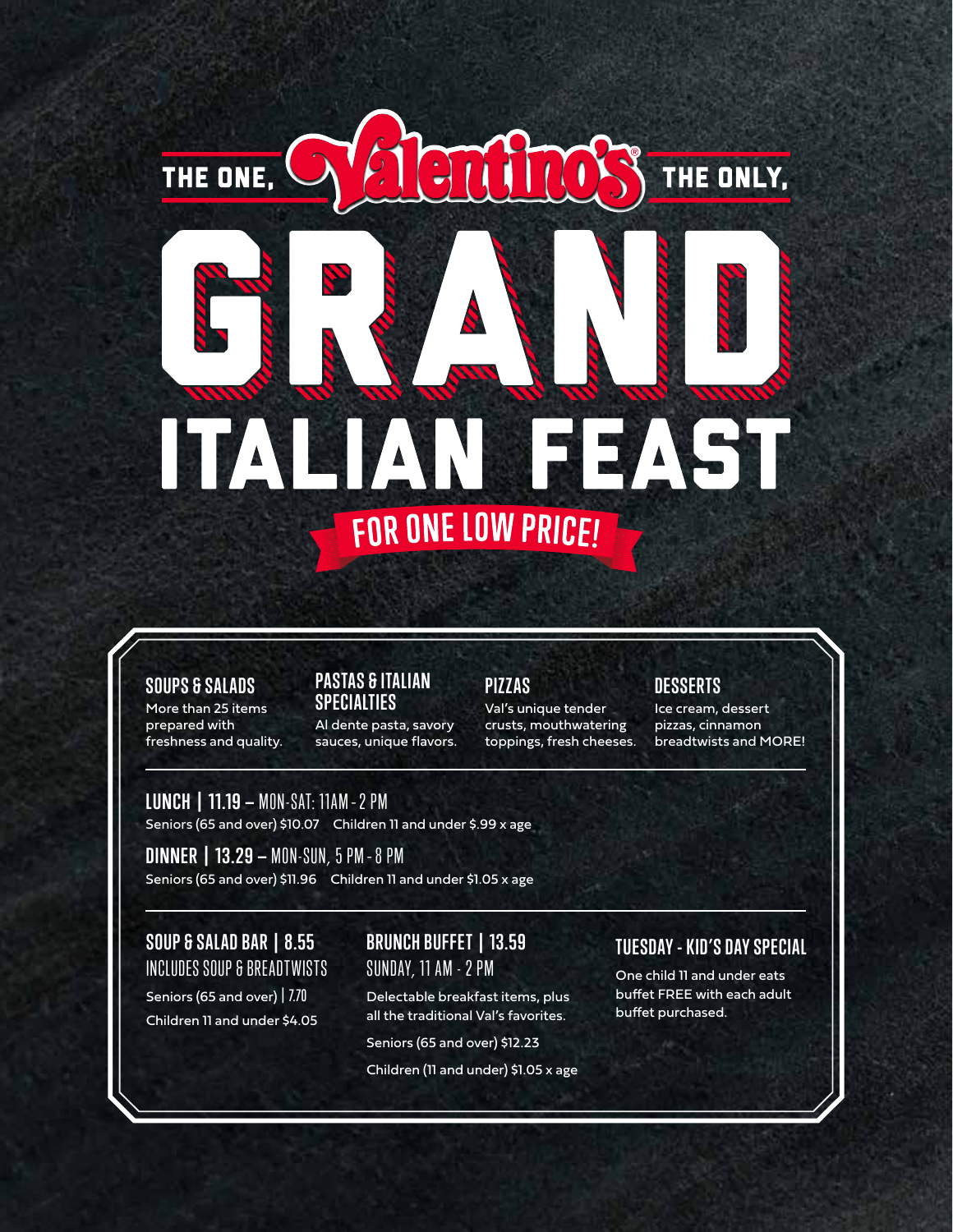# **THE BEST PIZZA EVER MADE,**

| All calories listed are per slice.         | 6" MINI<br>4 (Slices) | 10" SMALL<br>8 (Slices) | 12" MEDIUM<br>8 (Slices) | 14" LARGE<br>16 (Slices) | 16" JUMBO*<br>16 (Slices) |
|--------------------------------------------|-----------------------|-------------------------|--------------------------|--------------------------|---------------------------|
| <b>CHEESE PIZZA 110-230 CAL/SLICE</b>      | 7.59                  | 11.99                   | 14.69                    | 16.19                    | 18.39                     |
| Calories include crust, sauce, and cheese. |                       |                         |                          |                          |                           |
| <b>EACH ADDITIONAL TOPPING.</b>            | .65                   | 1.50                    | 1.60                     | 85                       | 2.00                      |

#### **THE MOST FLAVORFUL TOPPINGS AVAILABLE** Hamburger *15-35 Cal* Italian Sausage *15-40 Cal*

Pepperoni *15-25 Cal (on top by request)* Bacon *15-25 Cal* Canadian Bacon *5-15 Cal* Grilled Chicken *5-15 Cal* Diced Honey-Cured Ham *10-15 Cal*

Shrimp *5-10 Cal* Diced Fresh Tomatoes *0 Cal* Cream Cheese *20-30 Cal* Extra Mozzarella *10-20 Cal* Pineapple *5 Cal* Fresh Mushrooms *0 Cal* Green Peppers *0 Cal*

Onions *0 Cal* Sliced Black Olives *5-10 Cal* Sliced Green Olives *5-10 Cal* Sliced Jalapeños *0 Cal*

# VALENTINO'S SIGNATURE PIZZAS

| 6" MINI    | 10" SMALL  | 12" MEDIUM | 14" LARGE  | 16"  UMB0*  |
|------------|------------|------------|------------|-------------|
| 4 (Slices) | 8 (Slices) | 8 (Slices) | 8 (Slices) | 16 (Slices) |
| 8.99       | 16.39      | 18.69      | 21.29      | 22.89       |

#### **VAL'S "ORIGINAL SPECIAL"** 150-290 CAL/SLICE

Hamburger, sausage, pepperoni, honey-cured ham and fresh mushrooms.

#### **LA VECCHIA SIGNORA "THE OLD LADY"** 160-300 CAL/SLICE

a.k.a. Val's Super Special. Val's Special plus onions, black olives and green peppers.

#### **"ALL MEAT SPECIAL"** 160-320 CAL/SLICE

Six savory meat toppings: hamburger, bacon, ground Italian sausage, pepperoni, ham and Canadian bacon.

#### **GARDEN VEGETARIAN** 130-250 CAL/SLICE

Sliced black and green olives, green peppers and fresh mushrooms.

#### **HAWAIIAN** 140-250 CAL/SLICE

Aloha! Honey-cured diced ham, Canadian bacon and fresh pineapple.

#### **DELUXE PEPPERONI** 170-310 CAL/SLICE

Pepperoni, cream cheese, mozzarella cheese, fresh Italian herbs and spices, and more pepperoni on top.

#### **ORIGINAL BACON CHEESEBURGER** 150-300 CAL/SLICE

Tastes just like a cheeseburger! Hamburger, onions, pickle chips, lettuce, two types of cheese, and crisp bacon. Made with our secret sauce.

#### **BLAZIN' BACON & BEEF** 160-300 CAL/SLICE

Bacon, hamburger, cream cheese, and sliced jalapeños.

#### **BBQ CHICKEN** 150-270 CAL/SLICE

Grilled chicken strips with tangy BBQ sauce, red onion, two types of cheese.

#### **QUATTRO FORMAGGI ITALIA** 130-260 CAL/SLICE

"Italian Four Cheese" Cheddar, mozzarella, Parmesan and Romano cheeses, and fresh Italian herbs and spices.

#### **CHICKEN BACON RANCH** 160-300 CAL/SLICE

Ranch dressing, grilled garlic chicken strips. topped with crisp bacon.

#### **LO ZIO NINO "UNCLE NINO'S"** 140-270 CAL/SLICE

Hamburger, green peppers, and onions.

#### **TACO PIZZA OLÉ** 160-300 CAL/SLICE

Taco meat with onions, two types of cheese, shredded lettuce, tomatoes, taco chips, and our special Olé sauce.

| <b>VALENTINO'S DESSERT PIZZA 100-330 CAL/SLICE </b>                              | 7.89 | 15.09 | 16.79 | 18.69 |
|----------------------------------------------------------------------------------|------|-------|-------|-------|
| Tender dough topped with the following: Sweet Juicy Fruit, Cream Cheese Filling, |      |       |       |       |

Streusel Topping

*\*Some jumbo pizza slices have less calories than a medium pizza slice due to how those pizzas are cut.*

*2,000 calories a day is used for general nutrition advice, but calorie needs vary. Additional nutrition information available upon request.*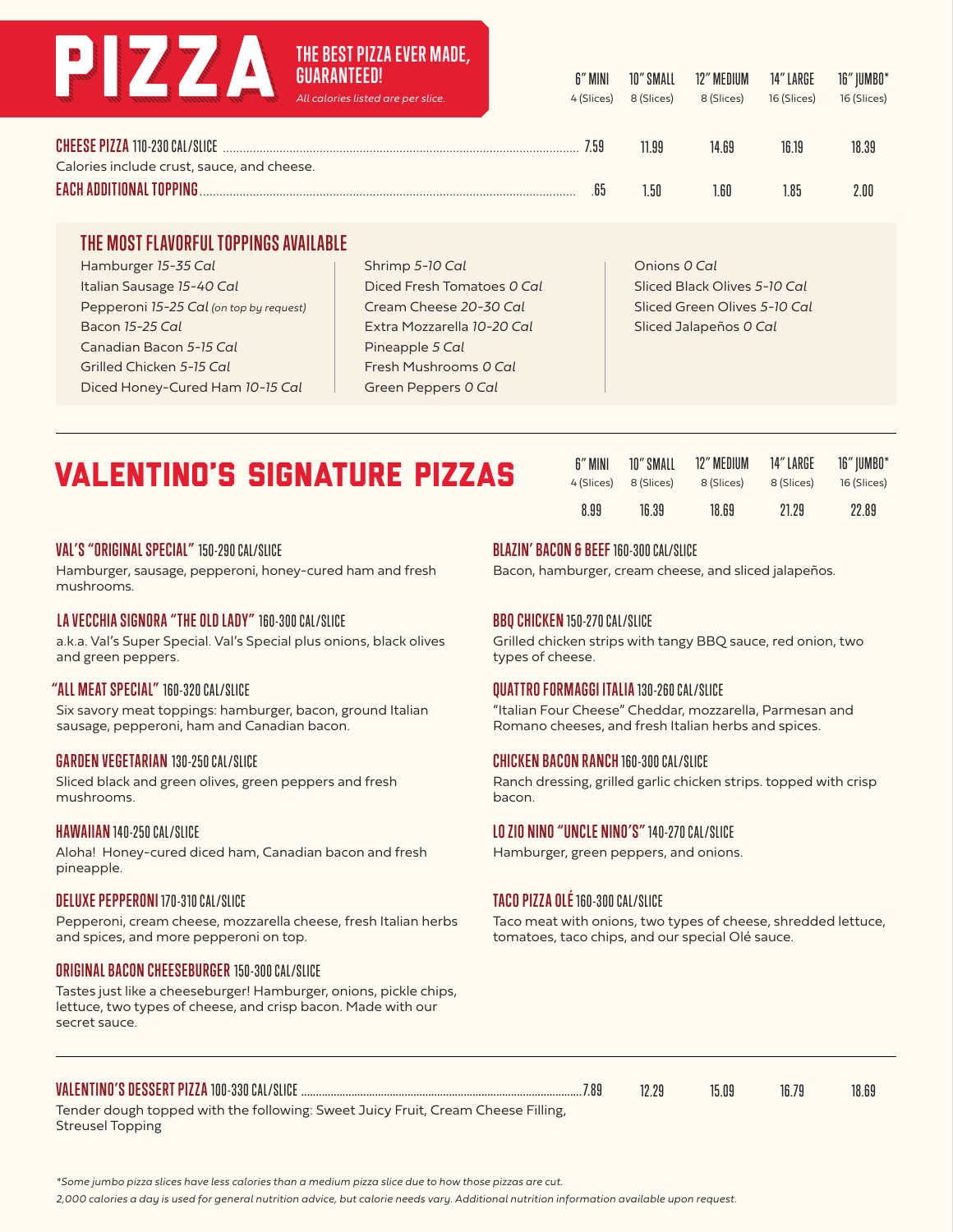# PASTA

Served "al dente," tender but firm to the bite. Our generous portions of pasta satisfy the hardiest appetites.

# **SPAGHETTI, MOSTACCIOLI OR ROTINI**

Served with a garlic breadtwist *(330 Cal).*

| Made just for tomato lovers. |  |  |
|------------------------------|--|--|

MEAT SAUCE . ...................................................................... 10.10 | 610-650 CAL Ground beef simmered with sauteed onions and Italian spices in Val's Marinara.

| Old world spices blended with hard cheeses and |  |
|------------------------------------------------|--|
| specially-grounded meats in Val's marinara     |  |

| WITH MUSHROOMS ……………………………………………………………… ADD 1.95   15 CAL |  |
|-----------------------------------------------------------|--|
|                                                           |  |

KIDS ONLY PASTA MEALS (11 & UNDER) ..... 35% OFF ADULT PRICES | 260-280 CAL Served with a garlic breadtwist *(330 Cal).*

# **BAKED LASAGNE OR MOSTACCIOLI CASSEROLES**

Served with a garlic breadtwist *(330 Cal).*

| Made just for tomato lovers.                                                      |  |
|-----------------------------------------------------------------------------------|--|
| Ground beef simmered with sauteed onions and<br>Italian spices in Val's Marinara. |  |
| Hearty meat sauce, mushrooms and cottage cheese.                                  |  |

# **BAKED MANICOTTI**

Three (3) delicate crepes wrapped around a special ricotta cheese filling, baked in our sauces and served with a garlic breadtwist *(330 Cal).*

| Made just for tomato lovers.                                                      |  |
|-----------------------------------------------------------------------------------|--|
| Ground beef simmered with sauteed onions and Italian<br>spices in Val's Marinara. |  |
|                                                                                   |  |

# **PRIMAVERA CASSEROLE**

Special pasta with broccoli, carrots, cauliflower, green peppers, onions and mushrooms in a cheese sauce and topped with golden mozzarella, and served with a garlic breadtwist *(330 Cal).*

INDIVIDUAL . .............................................................................. 13.55 | 840 CAL

# THE BEST WINGS

Buffalo wings or *(150 Cal/wing)* or BBQ wings *(170 Cal/ wing)*, served with our from scratch bleu cheese dressing *(320 Cal)* or homemade ranch *(330 Cal)*. 10 WINGS ........................ 10.19 | 20 WINGS ........................ 17.89 BREADS

## **VAL'S FAMOUS GARLIC ROLLS**

Delicious hearth bread covered with our own garlic butter, then topped with our aged romano cheese and baked to sizzling hot perfection.

|--|--|--|--|--|

## **CHEESE ROLLS**

Delicious hearth bread covered with butter & romano cheese TWO PIECES ................................................................................ 3.09 | 450 CAL

# **BREADTWISTS**

| Our tender dough twisted into a spiral, then baked, |  |
|-----------------------------------------------------|--|
|                                                     |  |

drenched with garlic butter and parmesan cheese. Served with Val's pizza sauce

| Covered with delicious icing |  |
|------------------------------|--|

# **SALADS**

# **GARDEN SALAD**

A crisp mixture of iceberg lettuce and vegetables.

*\*Does not include calories for guest's choice of dressing.*

# **INSALATA**

Romaine mixed with fresh sliced mushrooms, tomatoes, sliced red onions, croutons, and grated Romano cheese. Served with our famous Creamy Italian dressing

| tlaskidas salarias far Croquou Italian drossina |  |
|-------------------------------------------------|--|

*\*Includes calories for Creamy Italian dressing.*

# BEVERAGES

| Proudly serving Pepsi products. FREE REFILLS! |  |
|-----------------------------------------------|--|
| Calories are listed with no ice.              |  |